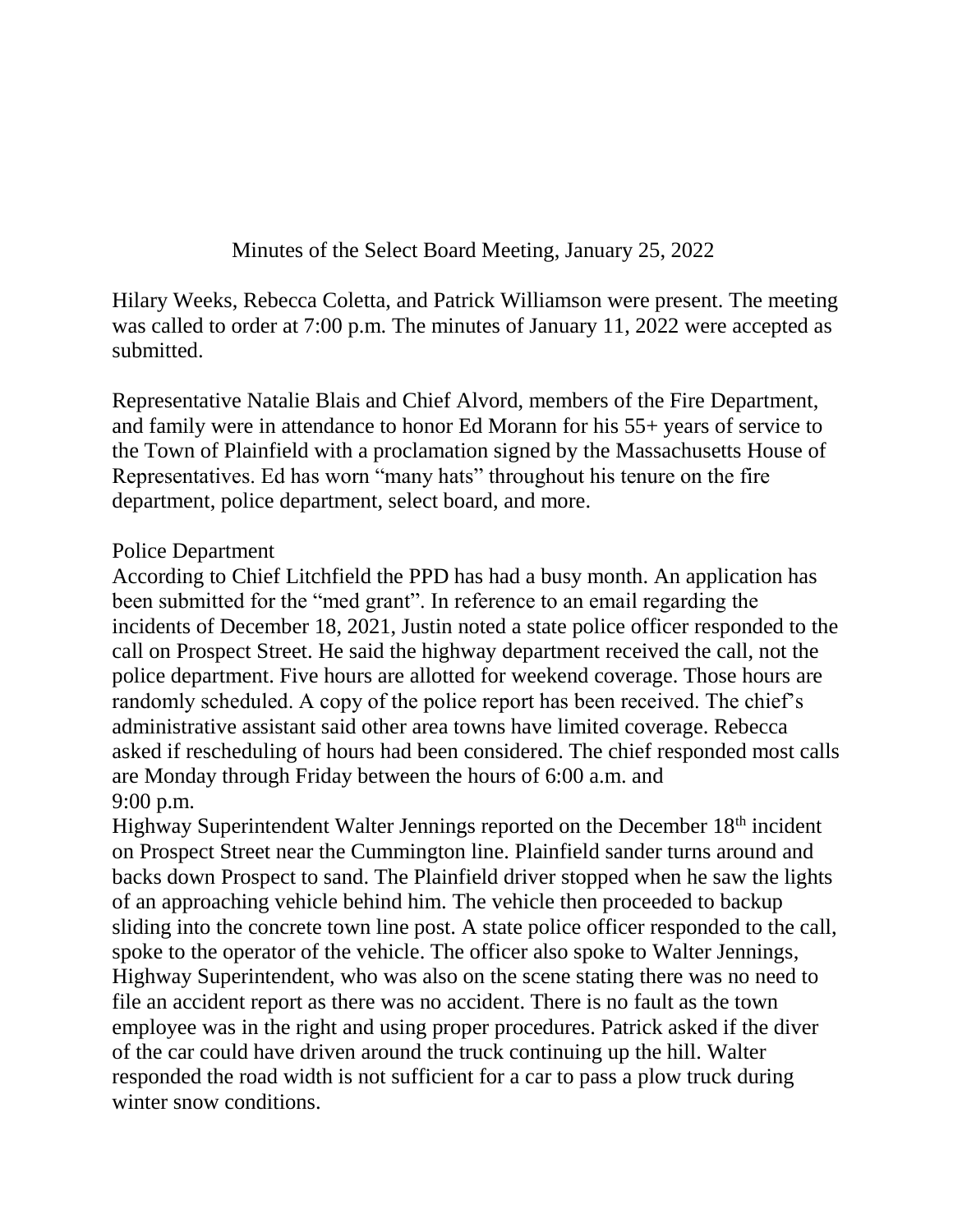## Plainfield Police Working Group

Discussion revolved around the draft community policing survey submitted by the PPWG. Howard Bronstein, Administrative Assistant to Chief Litchfield, questioned what the data from the survey would achieve referencing the opinions of other professionals who believe "controversial" data is not useful. Hilary, while agreeing with Howard on some level, also agrees that positive feedback would be helpful to the Select Board such as employee evaluations. Having taken the online test survey, Hilary would like to see revisions in questions 2, 9, 11, and 17. The validity of numbers and other information was discussed. Kimberly expects to have a summary of survey results by the 2<sup>nd</sup> March meeting. Hilary stated that if we move forward with the survey, the data is only to be used by the Select Board. Howard referenced the time and effort over the past several years. The Select Board recognized the necessary changes to the police department when they hired Justin as chief. Hilary pointed out the data would be a useful tool for the Select Board. Patrick noted that the department's outreach should be reflected in the survey response. He added the community response should be helpful to both the Board and the Police Department. A good response to surveys is 10-15%. Hilary requested edits prior to the next meeting. Kimberly asked that suggested edits by the Board and the Police Department be submitted to her by Sunday.

## Other Business

Hilary moved to loan the Freeman Hamelin painting to Matt Marrotte per recommendation of the Historical Commission with the condition the painting is to returned to the Historical Society should he move. The motion, seconded by Rebecca, was unanimously approved.

The "Buy Recycled" memo was approved and will be forwarded to HRMC. FY'23 Budget forms were received.

IT Grant: The grant has been completed and closing requirements will be processed.

MLP: The FY'23 Enterprise Fund budget will be available for the next meeting. Indirect costs for the fund were discussed.

Hilary reported the Building Commissioner has checked out the yurt on West Hill Road located in the Eversource easement beneath the power lines. He pointed out the issues where the premises is not in compliance and will issue a cease and desist.

The first check for the 27 Broom Street HCA has been received.

The internet outage of January  $20<sup>th</sup>$  affected all town buildings. According to WGE, the crash late Thursday/early Friday was area wide for those using Sonic Wall. While Paula was on the telephone with WGE, Brian Hawthorne was working